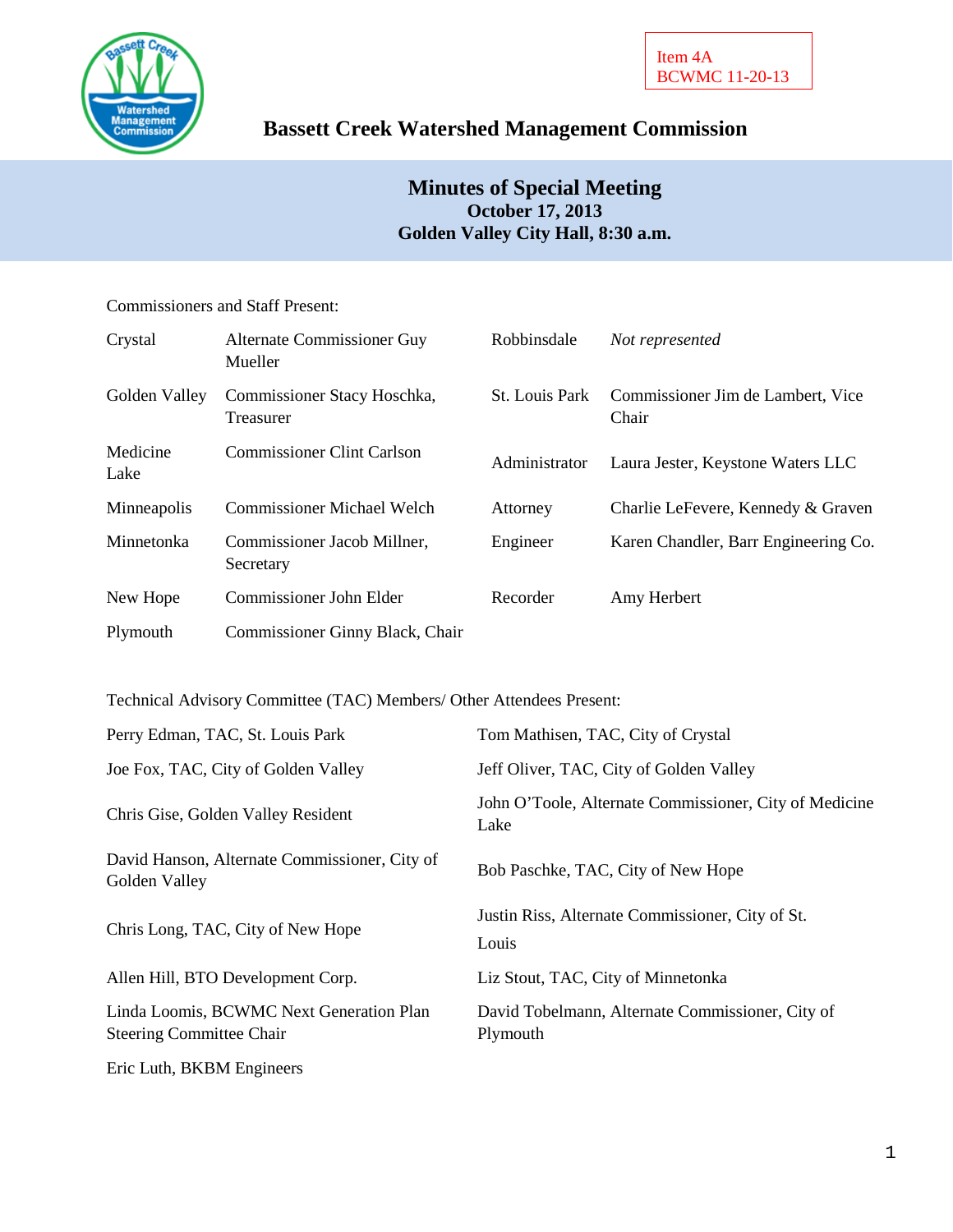## **1. CALL TO ORDER AND ROLL CALL**

On Thursday, October 17, 2013, at 8:32 a.m. in the Council Conference Room at Golden Valley City Hall, Chair Black called to order the meeting of the Bassett Creek Watershed Management Commission (BCWMC) and asked for roll call to be taken. The cities of Crystal, Minneapolis, Minnetonka, and Robbinsdale were absent from the roll call.

## **2. CITIZEN FORUM ON NON-AGENDA ITEMS**

No citizen input [See agenda item 5].

## **3. AGENDA**

Chair Black moved item 3 - Approval of the Agenda and item 4 – Consent Agenda – to follow the New Business item – TAC Recommendations - because there was not a quorum of the Commission to take action on the items. [Thus, minutes reflect some items taken out of order.]

## **5. NEW BUSINESS**

## **A. TAC Recommendations**

## i. **City's Use of Commission Development Review Process**

Jeff Oliver provided an overview of the TAC's discussion of how each member city utilizes the Commission's development and review process. He said that the TAC will continue to discuss this item, and he pointed out that the TAC memo included in the meeting packet lists how each member city is using the development and review process. Administrator Jester provided a summary and reported that the Commission review process is not duplicative of the cities' review processes. She said that the cities find the Commission's process helpful and don't recommend making any large-scale changes

*[Commissioners Jacob Millner and Guy Mueller arrive.]*

## ii. **Feasibility Study Criteria**

Administrator Jester reminded the Commission that this past summer it directed the TAC to help develop and recommend criteria, or a set of elements, that each feasibility study would need to contain. She said that the 10 recommendations are listed on page 4 of the TAC memo in the meeting packet. Administrator Jester reported that the TAC members noted that in the cases where the cities fund the feasibility studies for Commission projects, the cities do not feel they are required to use the Commission's Engineer pool. Chair Black commented that her understanding is that that the pool was created for Commission use and cities are welcome to use it but it seems that it is already Commission policy that the cities aren't required to use the pool for the studies they fund.

Commissioner de Lambert moved to approve the recommendations in the TAC memo. Commissioner Millner seconded the motion. The motion carried 6-0 [Cities of Minneapolis, and Robbinsdale absent from vote].

*[Commissioner Michael Welch arrives.]*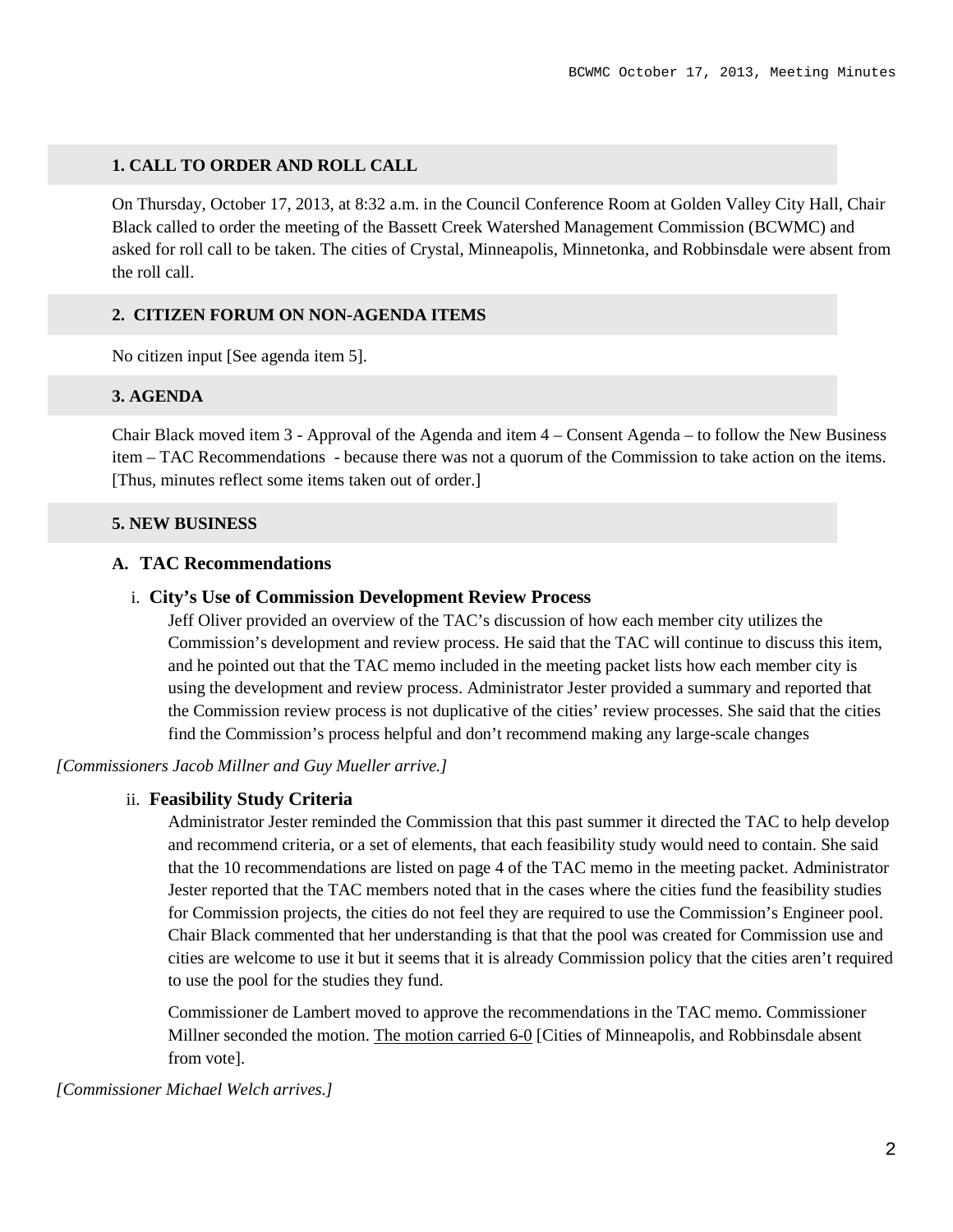## iii. **Summary Memo of XP-SWMM**

Jeff Oliver provided an overview of the TAC's status review of the XP-SWMM model. He said that the item will come to the Commission at either the November or December meeting for discussion and consideration.

## **2. CITIZEN FORUM ON NON-AGENDA ITEMS**

Linda Loomis asked to re-open the citizen forum on non-agenda items. The Commission agreed. Ms. Loomis announced that Golden Valley resident Nancy Azzam would like to bring to the Commission's attention the service of Jon Ong, who has been active in involving his students in the River Watch program for many years. The Commission discussed recognizing the watershed's volunteers. Administrator Jester said that she would gather some information on other teachers involved in the River Watch Program, and Chair Black directed her to bring the information back at a future meeting.

## **4. CONSENT AGENDA**

Commissioner Welch requested the removal of item 4G. Chair Black moved the item to the second item in New Business. Commissioner Welch moved to approve the Consent Agenda as amended. Commissioner de Lambert seconded the motion. Upon a vote, the motion carried 7-0 [City of Robbinsdale absent from vote]. [The following items were approved as part of the Consent Agenda: the September 19, 2013, BCWMC meeting minutes, the monthly financial report, payment of the invoices, Resolution 13-06 Setting Time and Place of Regular Meeting, Approval of Three Nine Four Apartments and Senior Care Project in Golden Valley, and Approval to Pursue Delisting of Wirth Lake with MPCA]

The general and construction account balances reported in the Financial Report prepared for the October 17, 2013, meeting are as follows:

| <b>Checking Account Balance</b>                | \$551,489.72       |
|------------------------------------------------|--------------------|
| TOTAL GENERAL FUND BALANCE                     | \$551,489.72       |
| TOTAL CASH & INVESTMENTS ON-<br>HAND (10/9/13) | \$2,910,784.30     |
| CIP Projects Levied – Budget Remaining         | $(\$3,042,113.04)$ |
| <b>Closed Projects Remaining Balance</b>       | (\$131,328.74)     |
| 2013 Anticipated Tax Levy Revenue              | \$494,829.94       |
| <b>Anticipated Closed Project Balance</b>      | \$363,501.20       |

## **3. AGENDA**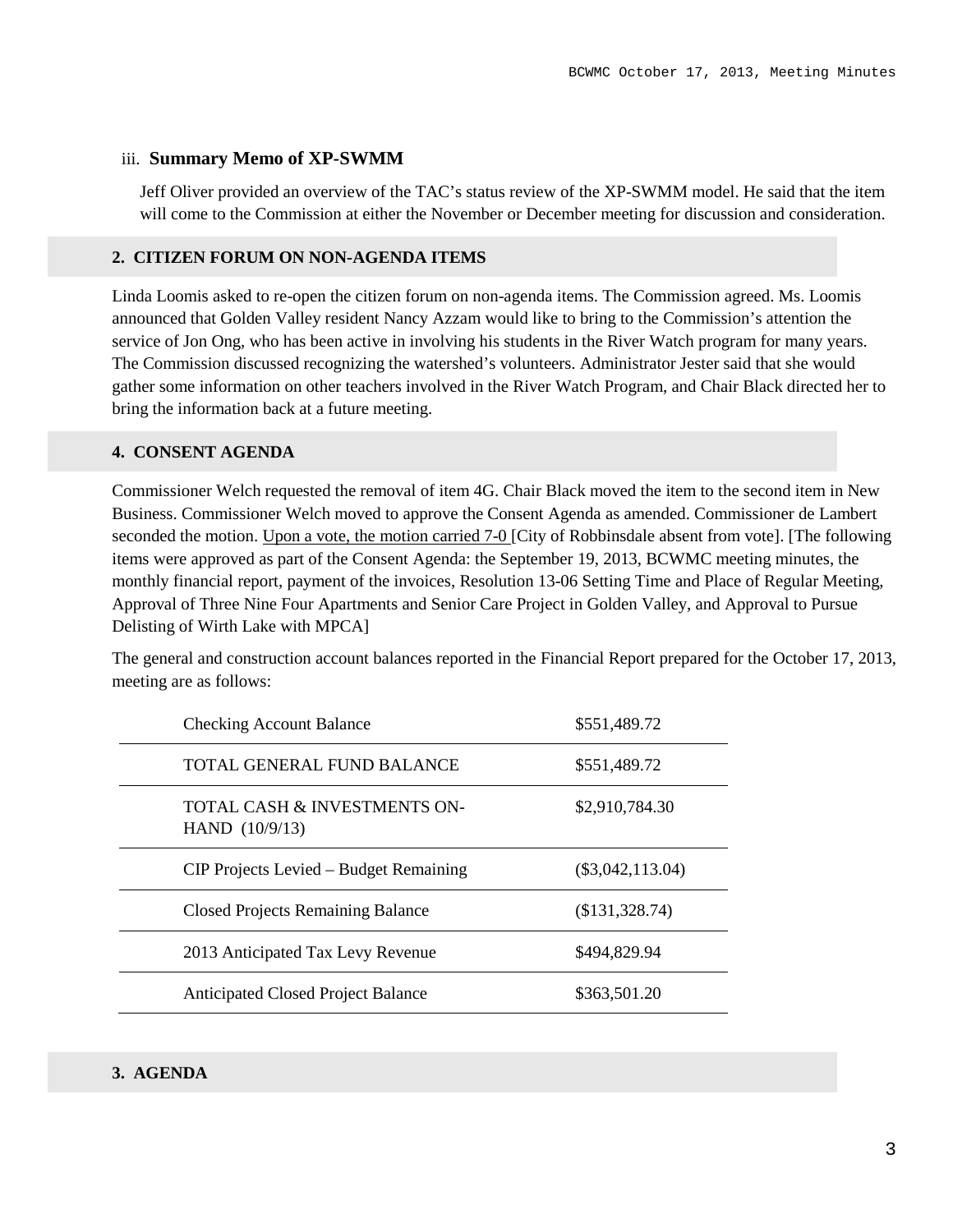Commissioner Mueller moved to approve the agenda as amended. Commissioner Welch seconded the motion. Upon a vote, the motion carried 7-0 [City of Robbinsdale absent from vote].

#### **5. NEW BUSINESS (Continued)**

## **A. Approval of Plymouth City Center Medical Building Project in Plymouth**

Commissioner Welch asked for further information on the Commission Engineer's recommendation that the 0.36 acres of impervious surface that discharges offsite must be treated to Level 1 standards. Engineer Chandler provided information and reported that since the time that the memo was prepared, the Commission Engineer received updated plans showing that the entire site will be treated to Level 1 standards. She said that the Commission Engineer recommends approval of the project with no conditions. Commissioner Welch moved to approve the project. Commissioner de Lambert seconded the motion. Upon a vote, the motion carried 7-0 [City of Robbinsdale absent from vote].

#### **B. Set Next TAC Meeting and Agenda**

Administrator Jester noted that the TAC proposes to meet on November  $7<sup>th</sup>$ . She noted there are items involving the Watershed Plan development still need TAC input including identifying some of the gray areas of the maintenance of flood control projects and developing a more succinct definition of the trunk system or changing the definition of the trunk system. She said that the TAC also needs to start discussing 2020 CIP projects. Commissioner Welch added that the whole process of adding items to the CIP should be discussed as part of the Plan process and explained that when the Commission finalizes its new Plan it will finalize a new CIP, so at some point the Commission will need to have a comprehensive review of the 10-year CIP. Commissioner Welch said that he is interested in getting the TAC's view on the degree to which Bassett Creek has problems with gullies and small tributaries, sometimes defined as first-order streams, contributing sediment loads to the creek. He said that it seems that this discussion could be part of the TAC's discussion of the trunk system. The Commission agreed to the proposed date and time of the next TAC meeting and the proposed agenda items.

#### **C. Twin Lake In-Lake Alum Treatment Project.**

Administrator Jester reminded the Commission that this item was tabled from its September meeting and that the Department of Natural Resource's draft fish survey report was printed and included in last month's meeting packet and was also available online. She pointed out that Blue Water Science's report on the trapnet fish surveys of Sweeney Lake and Twin Lake were printed and included in this month's packet and was also available online. Administrator Jester gave an overview of the information. She reported that Steve McComas' opinion is that water quality in Sweeney and Twin lakes are not being impacted by the fish communities.

Administrator Jester said that the Commission Engineer recommendation in the packet memo was to proceed with the alum treatment, but since the memo was written, staff received some preliminary data from the CAMP (Citizen-Assisted Monitoring Program) monitoring from this past summer. Engineer Chandler reported that the CAMP data is based on surface water sampling and this year's data chlorophyll and Secchi data (phosphorus data were still unavailable) shows better water quality than in the past few years. However, she noted that only limited data were available at this time. She explained that the alum treatment is scheduled for 2014, and she proposed to delay treatment until after the water quality results are available from next year's water quality monitoring of Twin Lake.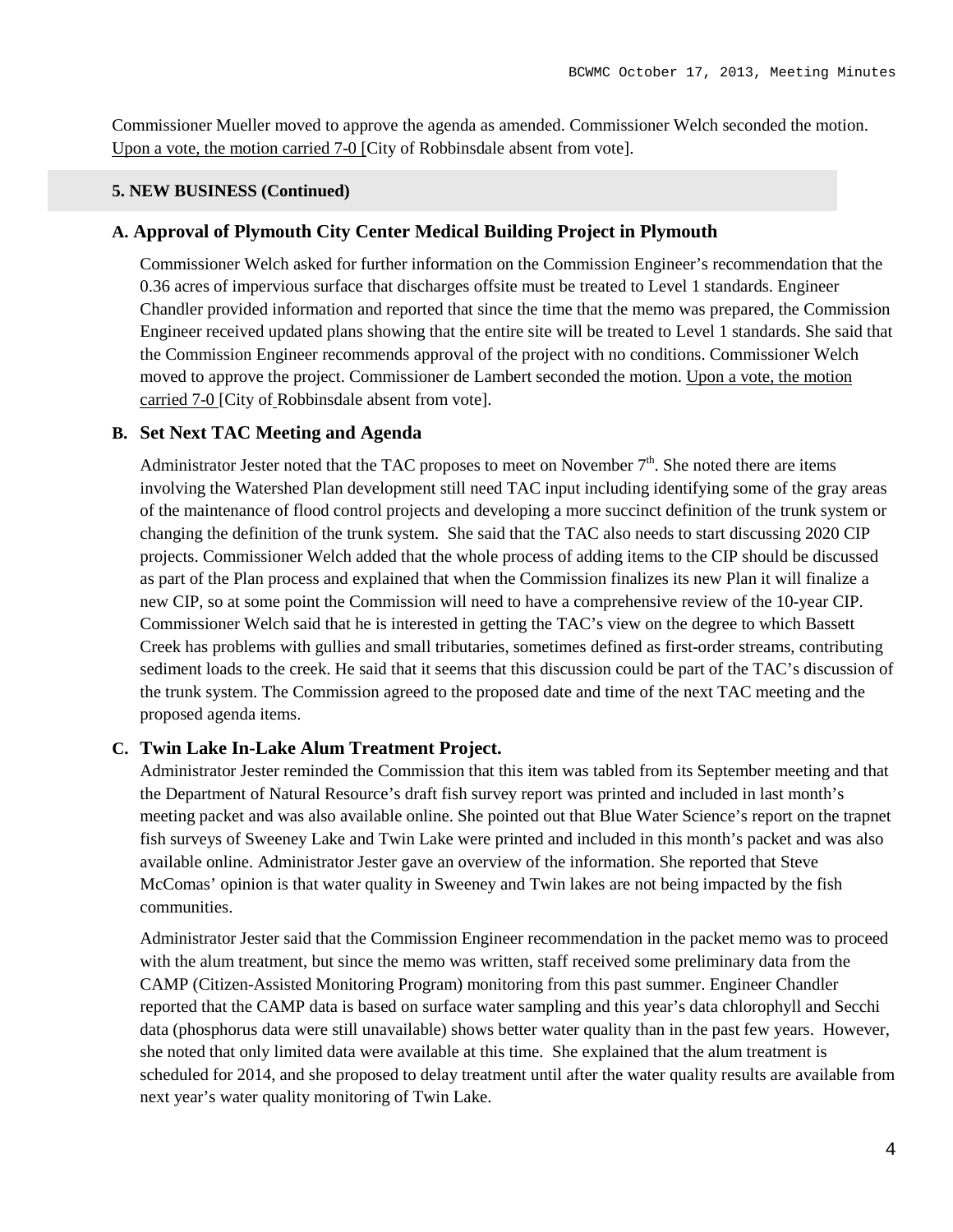There were questions and discussion about how much better the water quality was this year over the past years, reasons for the change, the timing of receiving the final CAMP monitoring results from this year, reasons to move ahead with the alum treatment in 2014, reasons to postpone the alum treatment until after the Commission's water quality monitoring of Twin Lake, and when the Commission would need to take action if it were to order the alum treatment for the fall of 2014. Commission Engineer noted it would take a very dramatic change in water quality in 2013 and 2014 to change the alum treatment recommendation. Chair Black directed staff to bring the item back in front of the Commission at the appropriate time. Mr. Oliver suggested researching to find if any of the alum treatment providers are on the state contract list because if one of those contractors are used then the project wouldn't be required to go out for bids.

## **D. Update on "Legacy Restoration Evaluation" of Commission Projects that Received 2010 CWF**

Administrator Jester explained that last month the Department of Natural Resources (DNR) contacted her to talk about evaluating the projects that used 2010 Clean Water Funds. She reminded the Commission that they had two projects that used those funds, including the Plymouth Creek restoration and the restoration of a portion of Bassett Creek in Golden Valley. She said that the cities and Barr Engineering helped her gather the information needed and she sent it on to the DNR. Administrator Jester reported that yesterday she, Plymouth staff, Golden Valley staff, and DNR staff met and walked those project sites to look at the different restoration methods employed. She said that the project evaluations will go to a restoration evaluation panel and then the information will go into a fiscal year 2010 report. She noted that a case study may be done on either of the projects and the Commission will be informed if this happens.

#### **6. OLD BUSINESS**

#### **A. Recommendation from Dispute Resolution Committee**

Dispute Resolution Committee Chair Jim de Lambert provided a summary of the Committee's three meetings, including a work session with the Crystal City Council, and the items discussed by the Committee. He said that he would like the Committee to meet one more time to develop a recommendation. Chair Black summarized the issues under dispute. There was discussion of the cities' schedules and the appropriate timeline for providing a recommendation to the cities. Attorney LeFevere pointed out that neither the Committee nor the Commission has the authority to decide the issue and said that the final recommendation would have more weight to it if it is from the full Commission rather than a few members of it. There was further discussion of ideas including incorporating land use as one of the factors that would go into the cost split. Commissioners de Lambert noted that an expeditious way to split up the study costs was needed.

The Commission agreed that the Dispute Resolution Committee would meet to develop recommendations, would work with Attorney LeFevere to draft the recommendations in written form, and will bring the recommendations in front of the Commission in November. Chair Black directed commissioners to submit their comments to Attorney LeFevere.

#### **B. Update on Four Seasons Area Water Quality Project [CIP NL-2]**

Administrator Jester said that in November Plymouth staff will bring to the Commission very general information on two additional project options, including water quality ponding on the west side of Lancaster Lane and using rip rap to line the entire 3,700 linear feet of the channel, as well as the cost estimate for moving the ponding proposed with the current plan to a location 50 yards to the south. She reported that the City of Plymouth will also bring responses to comments to the 90% plan set.

Several commissioners made comments about the project. Engineer Chandler brought up the issue raised by a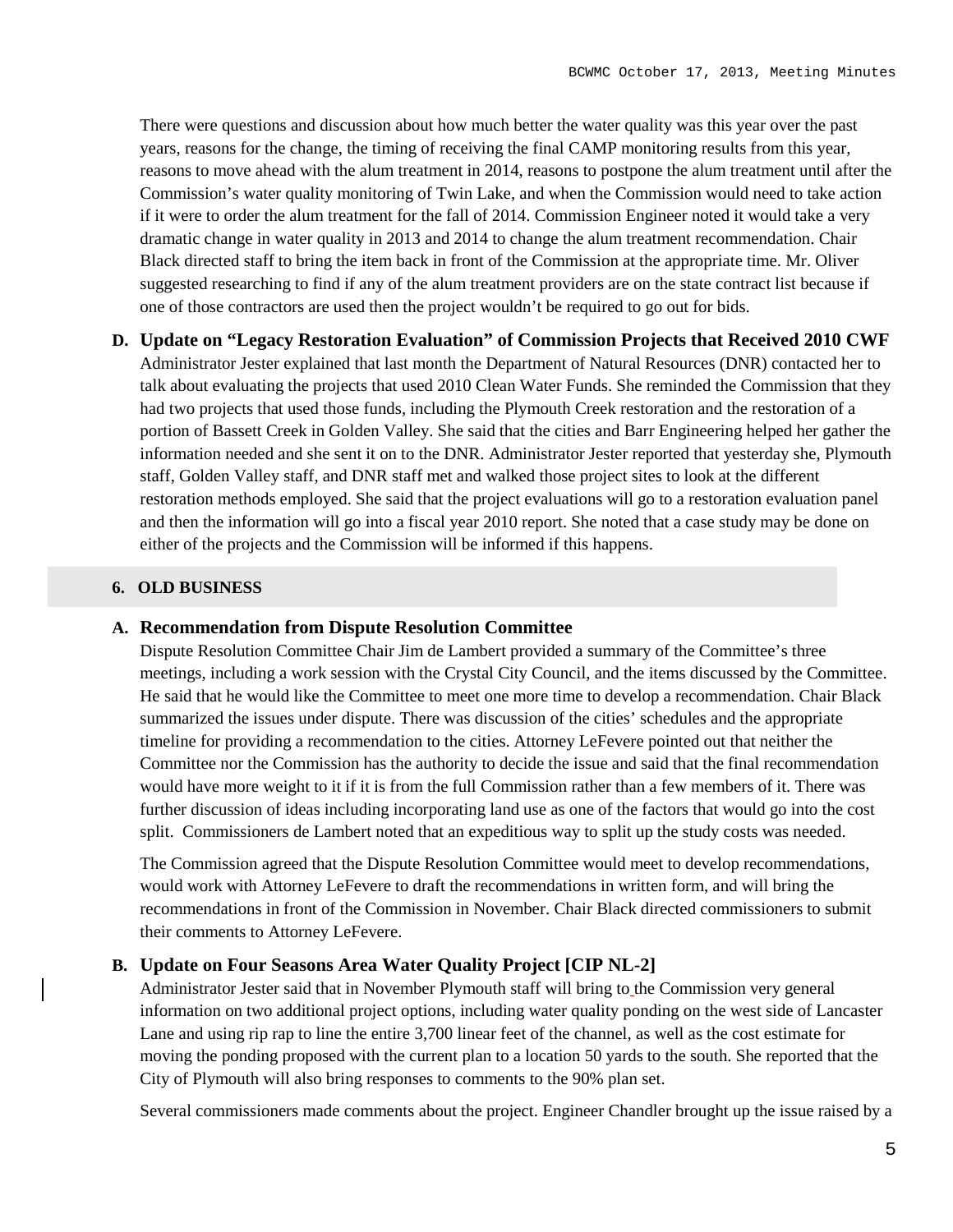resident last month that the estimated cost of the alum treatment plant project is now in the same range as the estimated cost of the project as presented in the 90% plan set. Commissioner Welch commented that given the reaction to this project, his view is that taking down 800 to 1,000 trees for a project is not a viable option. He pointed out that the Commission has a public relations issue revealed by this project and the public reaction to it and said that the Commission has some analysis to do in order to ensure that it does not get itself in this spot again.

Mr. Oliver remarked that the process in the City of Golden Valley is to meet with residents during the feasibility study phase. He added that he thinks the Commission should send this issue to the TAC to analyze and discuss how to streamline the process and get public input before the project is under contract for final plans. Mr. Oliver said that the TAC needs to look at the CIP flow chart and see where the process could be updated.

There were some questions and discussion of the Wal-Mart site in relation to the Four Seasons Mall area water quality project. Commissioner Welch commented that if the Commission just sends the issue to the TAC then the Commission will miss the boat because the Commission needs to understand that a function of what happened with this project has to do with a disconnect between the City and the Commission.

#### **C. Update on Medicine Lake Water Level Issue**

Administrator Jester reported that she hasn't heard back from all of the stakeholders yet, but that the process is proceeding.

## **D. Update on Schaper Pond Diversion Project**

Engineer Chandler explained that since the Commission's last meeting, staff has been working on the development of the submittal. She said that staff is working to merge all of the information this week and will get the submittal out to the interagency work group as the Commission directed last month.

## **E. Finalize Budgetary Decision Re: Flood Control Inspections**

Administrator Jester stated that staff recommends continuing with the flood control inspections. Chair Black asked about the Commission's budget. Administrator Jester said that the Commission will go over budget on a couple of items and will be under on a few items and should finish out the year in the black. Commissioner Welch asked to hear from the Commission Engineer on the consequences of doing or not doing the inspections. Engineer Chandler explained that the Operations and Maintenance manual for the flood control project calls for annual inspections, and the Commission has taken on this task. Mr. Oliver said that based on his city's experience, he doesn't think that there is any risk of catastrophic failure.

Commissioner Mueller moved that the Commission rely on the observations of the respective city engineers and defer the flood control inspections for the remainder of the year. Commissioner Welch seconded the motion. Upon a vote, the motion carried 7-0 [City of Robbinsdale absent from vote].

#### **7. COMMUNICATIONS**

- **A. Administrator:** The group was referred to the Administrator's Report in the packet.
- **B. Chair:** No Communications
- **C. Commissioners:** No Communications
- **D. Committees:** No Committee Communications